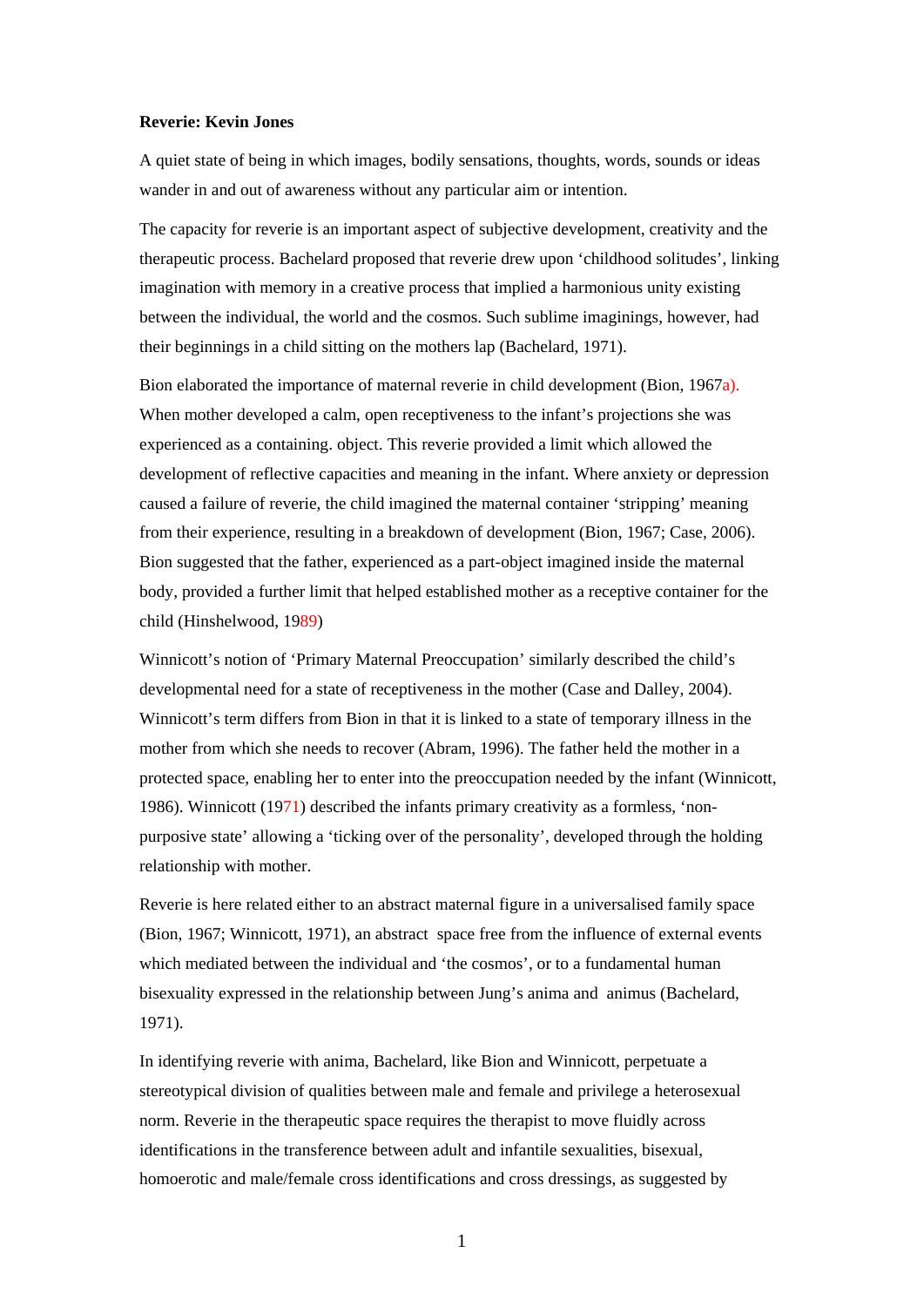(Dudley, 2001; O'Conner and Ryan, 1993; and Hogan, 2003). In the age of globalisation and economic migration we still do not understand how the maternal dyad and the oedipal triangle, located in family patterns lived in particular class, national, ethnic, racial or sexual identities and structures, affect the capacity for reverie. Art therapists need to develop their capacity for social reveries or they may become a container stripping the client of meaningful reverie.

The contained space of the analytic couch and the invitation to make art in the art therapy studio provides a tranquil, protected environment in which reverie might begin. When Freud recommended that analysts cultivated 'evenly hovering attention' (Freud, 1912) and Bion cryptically formulated that the analyst should listen without memory or desire (Bion, 1967a) they encouraged reverie in their work with clients. Case and Dalley (2006) describe the art therapist's reverie about group members. Sibbett links reverie to Winnicott's state of relaxed creative play and reports comments from clients about how important reverie had been in their art therapy in cancer care (Sibbett, 2005). While institutions set socially acceptable limits to reveries, the challenge for the art therapist within their social and institutional context is to provide social spaces that do not strip the client's reverie of meaning but allow the wandering proliferation of creative reverie.

Bachelard proposed a reverie of the lively look, a space for dreaming images into being which needed protection from the demands of utility and reason. Psychoanalysis acknowledged the importance of this space for human development but insisted that it only arose when a limit was established between mother and infant, creating a space in which the quiet wanderings of a reverie might be experienced. The art therapy space draws upon these reveries and arises through a political struggle by art therapists within their host institutions and social context.

## References:

Abram, J. (1996) *The Language of Winnicott.* London., Karnac.

Bachelard, G. (1971) *The Poetics of Reverie.* USA. Beacon Press.

Bion, W. (1967a) 'Notes on Memory and Desire,' in E. B. Spillius (Ed.) (1998) *Melanie Klein Today. Vol. 2 Mainly Practice.* pp. 17-21 London. Routledge

Bion, W. (1967) Second Thoughts. London: Heinemann, reprinted in 1990 in Maresfield.

Case, C. (2005) *Imagining Animals: Art, Psychotherapy and Primitive States of Mind.* London: Routledge.

Dalley, T., & Case, C. (2004) *The Handbook of Art Therapy.* London, Tavistock Routledge.